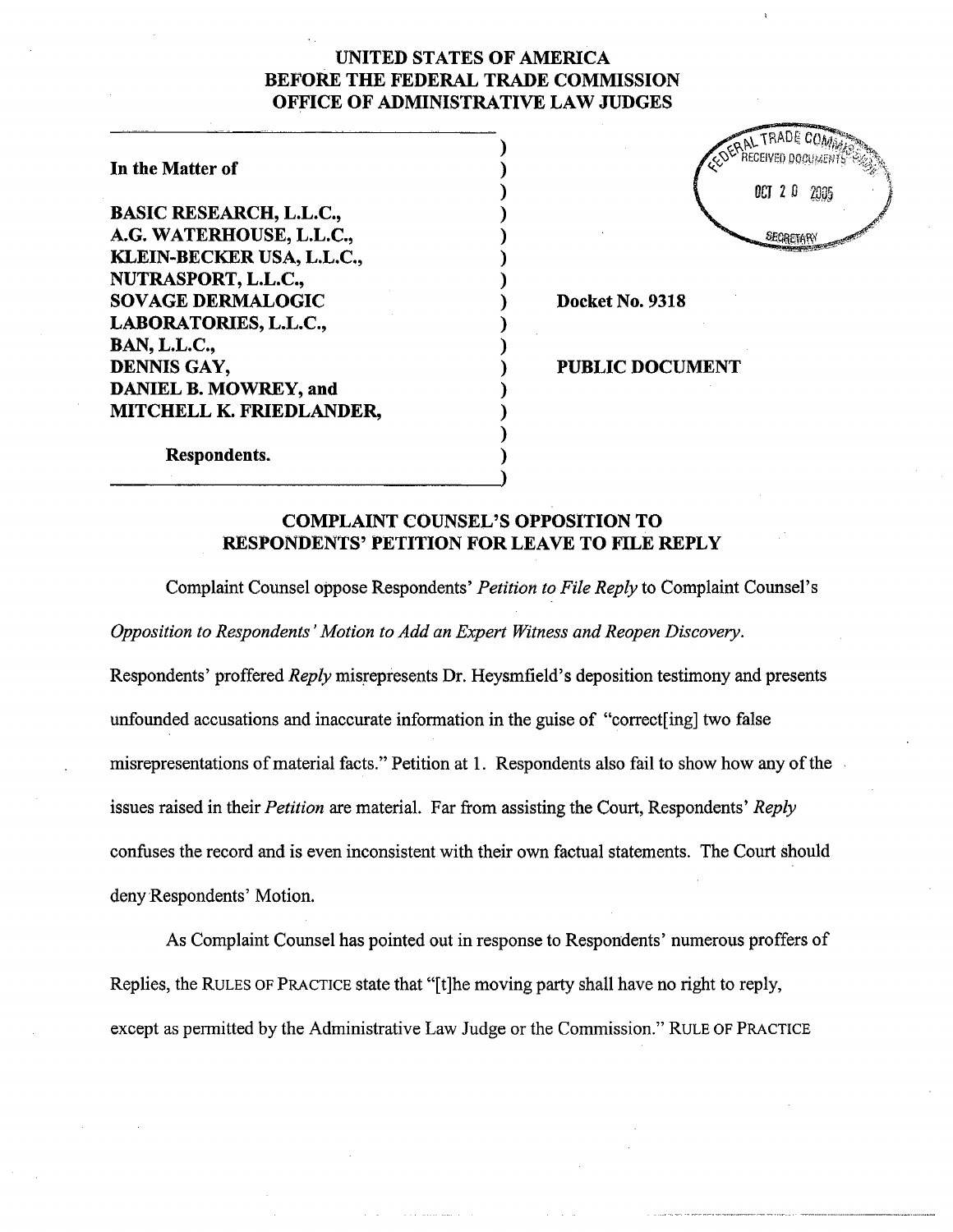3.22(c). "Reply papers should be the exception and not the rule." See United States v. Int'l Bus. Machines Corp., 66 F.R.D. 383, 384 (S.D.N.Y. 1975). The Southern District of New York observed that "[c]learly, nothing but delay, unnecessary work, and unwarranted expense can result from the routine fiing of reply and, inevitably, surreply papers which do nothing more than restate in a different form or with additional detail material set forth in the moving and opposing papers."  $Id$ . The Court recognized that reply papers may be warranted where an opposition raises "raises new material issues" but this is "the exceptional though rare case."  $Id$ .

Respondents' proffered Reply contains no discussion of why the issues presented are material and, in their effort to make corrections; Respondents themselves misrepresent Complaint Counsel's statements in its Opposition, Dr. Heymsfield's testimony and the Darsee papers. Respondents summarily argue that Complaint Counsel misrepresented Dr. Heymsfield's involvement in the research that Respondents discussed in their opening Motion. Citing Complaint Counsel's Opposition at page 6, Respondents' assert that Complaint Counsel contended that "Dr. Heymsfield had no involvement with Darsee in obtaining the data used in the six fraudulent studies." Reply at 2. Complaint Counsel's actual statements were that "Dr. Heysmfield paricipated in some research with Mr. Darsee at Emory. Dr. Heymsfield was not, however, privy to all of the research data." Opposition at pp. 5-6. Complaint Counsel based this statement upon Dr. Heymsfield's deposition testimony:

> Q. So did you share any responsibilty in the fraudulent data being supplied by Darsee?

A. You mean, are you asking me if I was involved in the fraud?

-2-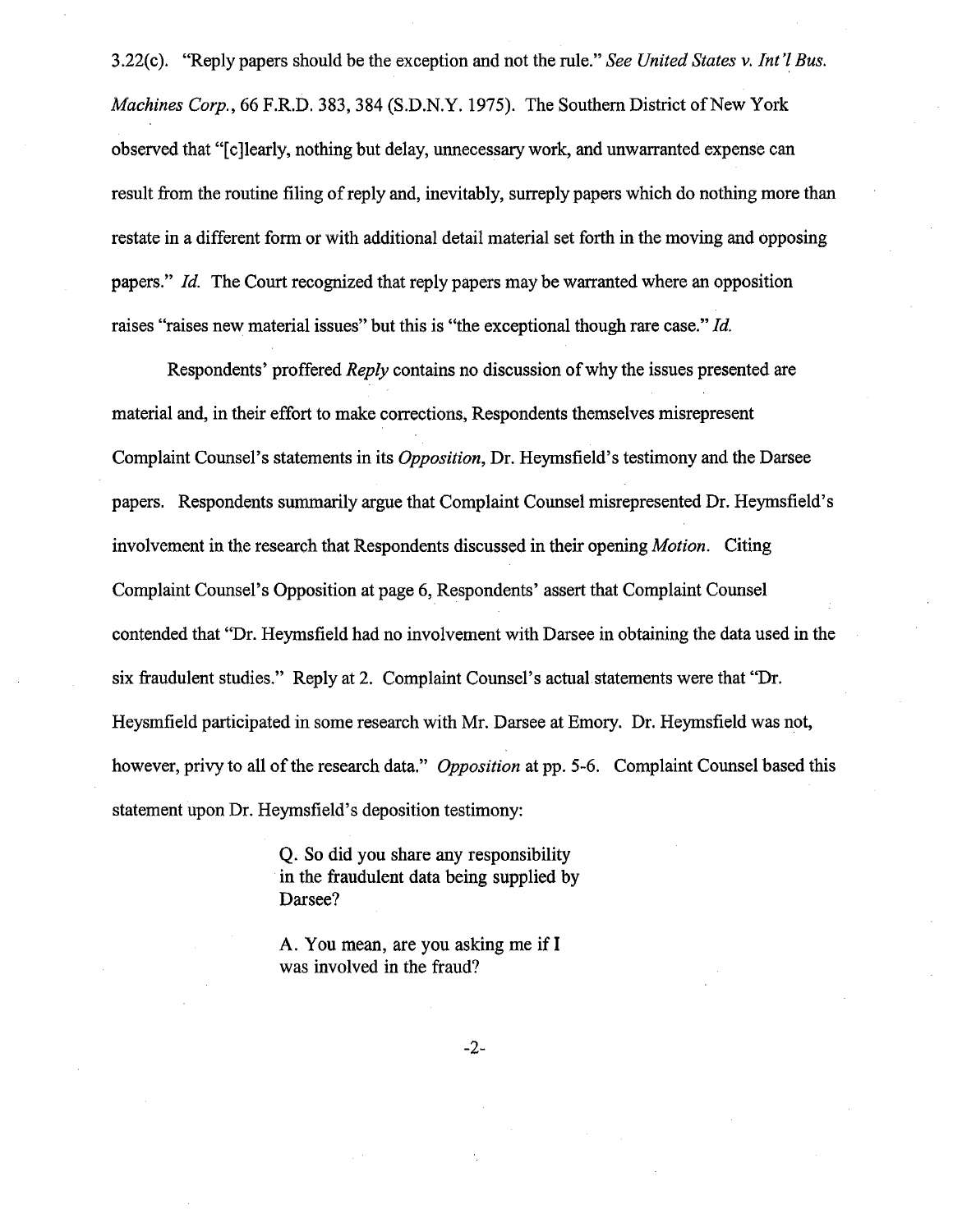Q. I'm asking you what your involvement was in the study?

A. I was a colleague and I participated in the research with him. I saw some of the patients that were in the study and I helped him prepare the manuscript, manuscripts, severaL.

Q. So you were privy to all the data?

A. No. "All of the data," no. I rarely see all the data in any study, except in studies which I'm the primary author of the paper.

Deposition at 455 attached as Exhibit D to *Opposition*. Complaint Counsel's statement is consistent with this testimony and even mirrors the very language used by Respondents in their questioning.

In a similar vein, Respondents' "correction" of the record regarding the retraction of the Darsee studies is misplaced. Once more Respondents attempt to shore up their accusations with summary citations. Respondents assert that Complaint Counsel stated that all six studies involving Darsee were retracted.<sup>1</sup> Reply at 2 citing Opp. at pp. 1,6. However, on page one, Complaint Counsel summarized Respondents' arguments:

 $\frac{1}{1}$  Respondents own assertions on this topic are contradictory. In their opening motion they stated that five of the six studies "were rescinded by the publications." Respondents' Motion for Leave to Add an Expert Witness and Reopen Discovery at 3 and footnote 1. In their second motion, Respondents' proffered Reply, they assert that not one but "two" studies were not retracted. Yet their *Reply* contradicts their latest statement on the topic. In their third submission, Respondents point to certain "facts" as "revealed" during Dr. Heymsfield's August 30,2005 deposition: "(t)he six Darsee studies were withdrawn from publication. . ." See Respondents 'Motion to Exclude A Witness and for Sanctions at 10-11. In their efforts to "correct" the record, Respondents can not even present consistent facts.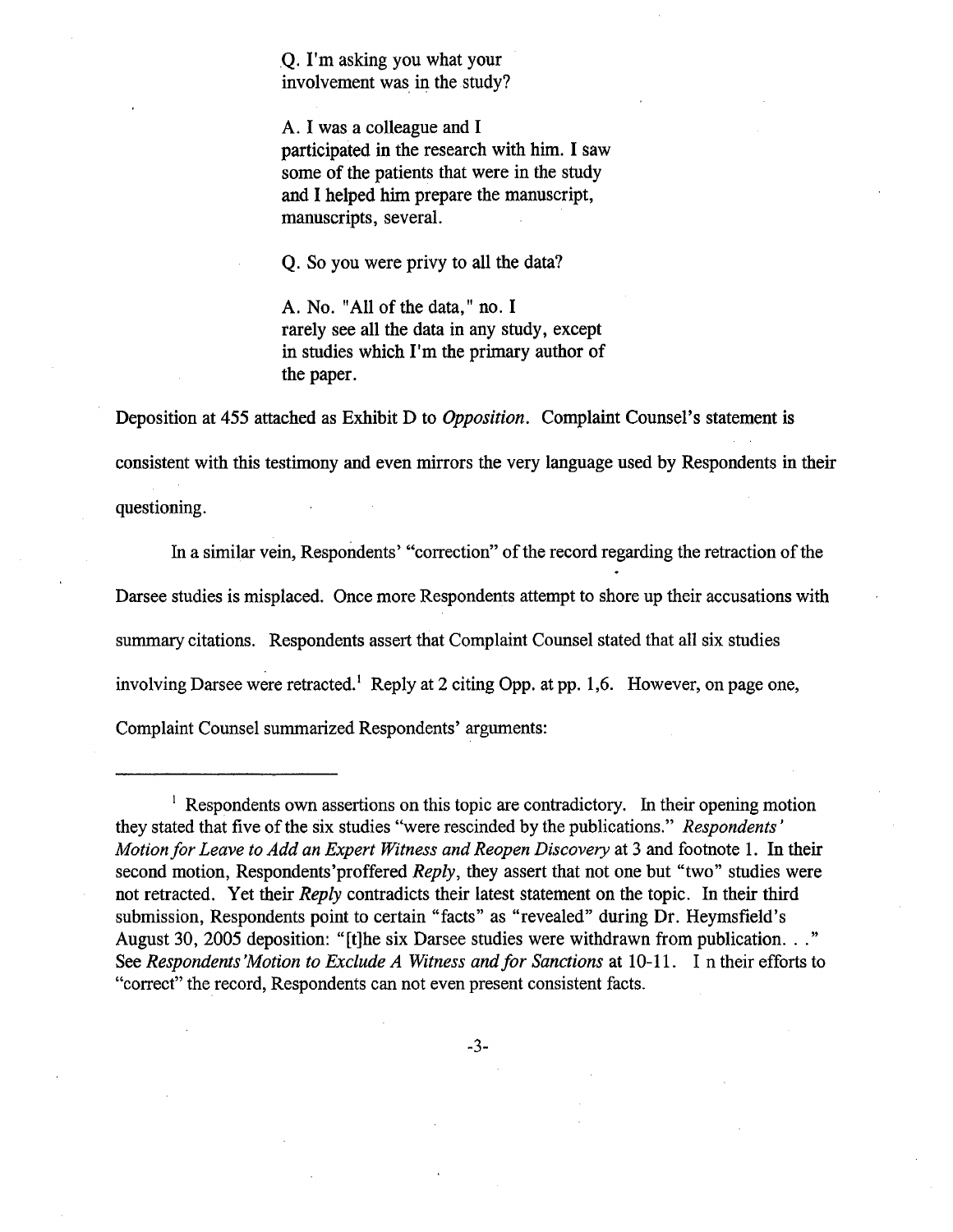**Respondents assert** the right to call a new expert and reopen discovery not on the paries' claims and defenses, but on the supposed ethical or professional ramifications of the fabrication of data by a colleague of one of Complaint Counsel's expert witnesses, in papers that were retracted and withdrawn from publication, over twenty years ago.

Opp. at 1 [emphasis added]. On page six Complaint Counsel referenced Dr. Heymsfield's

deposition testimony. Dr. Heymsfield testified that he believed that all the papers in which he,

among other medical doctors were listed as co-authors with Dr. Darsee, were withdrawn:

Q Now, you've listed or you've mentioned a number of Darsee studies that were published. How many Darsee studies were published in which you were a co-author?

A. I don't remember the exact number because this is not really what I've prepared for today, but nevertheless, I would say it could have been anywhere between five and eight papers.

Q. And how many of those five to eight papers were withdrawn?

A. I think everything Darsee did was withdrawn as a blanket, including all of the work he did at Harvard, Emory and Notre Dame. All of those papers were clouded by suspicion and, therefore, mainly withdrawn. Certainly the major ones were withdrawn.

Dep. at 646 attached as Exhibit D to Opposition.

..

It appears that Dr. Heymsfield was mistaken in his belief that all the papers were withdrawn. Respondents' printout from Pubmed indicates that one study at item 3 of the printout, Hemodynamics of LeVeen shunt pulmonary edema, Ann. Surgery 1981, was not

-4-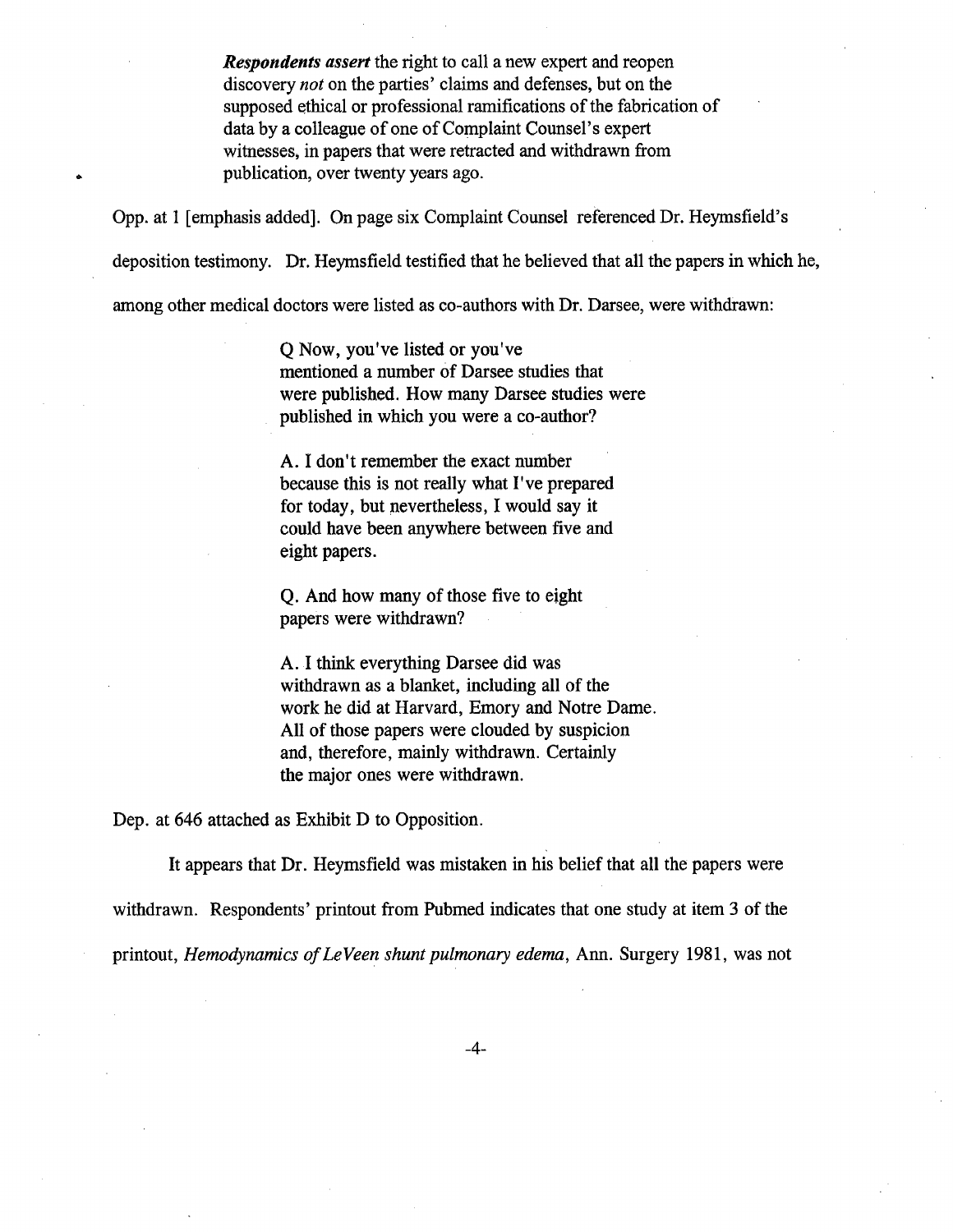retracted.<sup>2</sup> However, Respondents also mistakenly assert that this printout establishes that another study, *Hypertrophic cardiomyopathy* was also not retracted. *Reply* at 2. It appears that entries 1, 6 and 7 all relate to a single study and that entry 1 is the retraction of that study from publication. See Reply at Exhibit 1.

Respondents' Reply resorts to mischaracterizations and inconsistent statements in an effort to muddy the factual record, attack the integrty of Complaint Counsel, and create unnecessary work in unraveling Respondents' selectively presented "corrections." We respectfully request the Court deny Respondents' Petition.

Respectfully submitted,

. spectfully submit<br>fauncen<br>ireen Kapin

| Laureen Kapin       | $(202)$ 326-3237 |
|---------------------|------------------|
| Lemuel Dowdy        | $(202)$ 326-2981 |
| Walter C. Gross III | (202) 326-3319   |
| Joshua S. Millard   | $(202)$ 326-2454 |
| Edwin Rodriguez     | $(202)$ 326-3147 |
| Laura Schneider     | $(202)$ 326-2604 |

Division of Enforcement Bureau of Consumer Protection Federal Trade Commission 600 Pennsylvania Avenue, N.W.

COMPLAIT COUNSEL

October 20, 2005

<sup>&</sup>lt;sup>2</sup> Dr. Heymsfield himself provided guidance to Respondents. In response to questioning on where Respondent Friedlander might find those papers, Dr. Heymsfield advised him to "go on to Pubmed and more than likely you will be able to find if you type in Darsee, D-A-R-S-E-E-, you should be able to pull up those papers."  $Id.$  at 454. Respondents apparently did just that.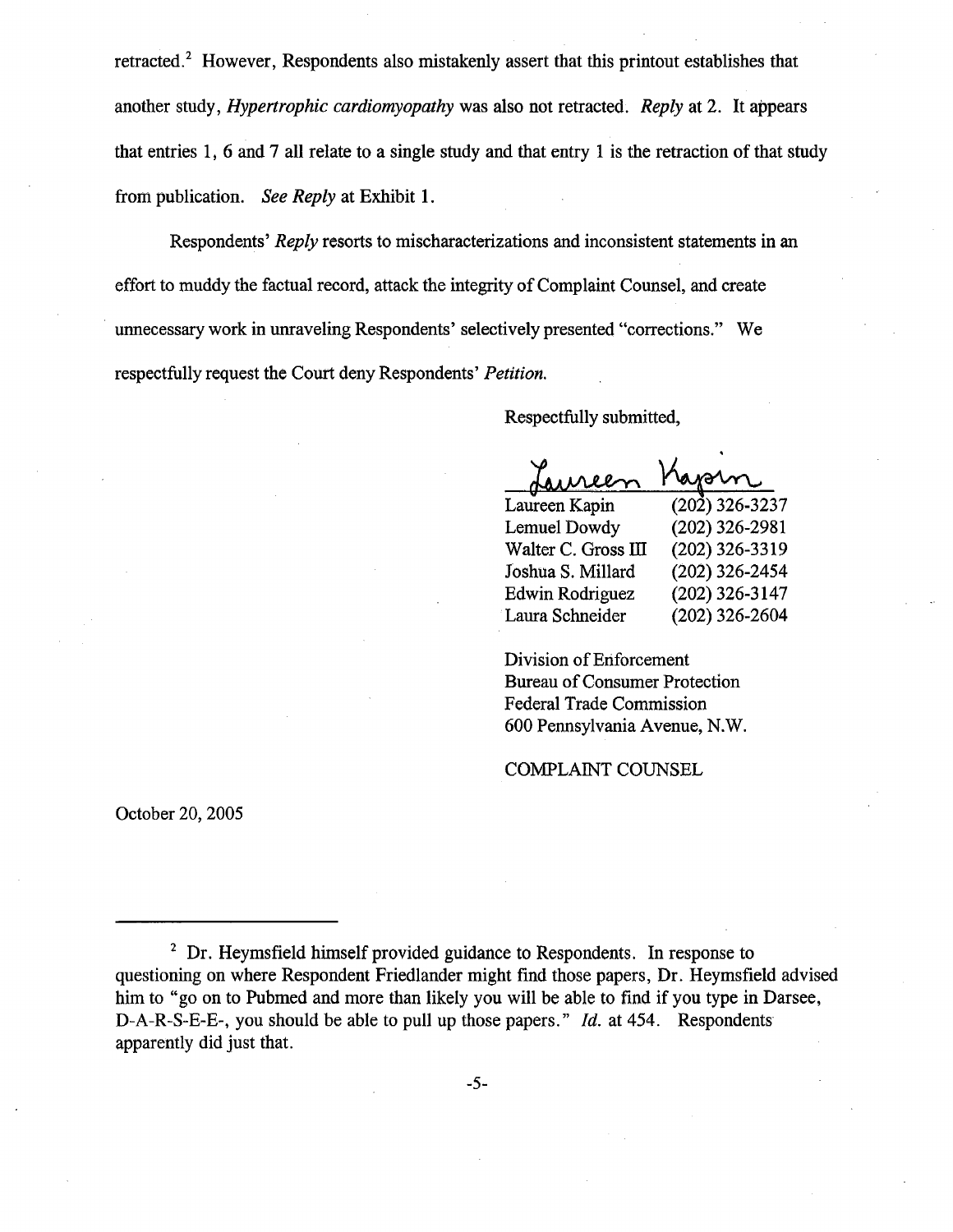## CERTIFICATION OF REVIEWING OFFICIAL

I certify that I have reviewed the attached public filing prior to its fiing to ensure the proper use and redaction of materials subject to the Protective Order in this matter and protect against any violation of that Order or applicable RULE OF PRACTICE.

otect against a

James A. Kohm Associate Director, Division of Enforcement Bureau of Consumer Protection